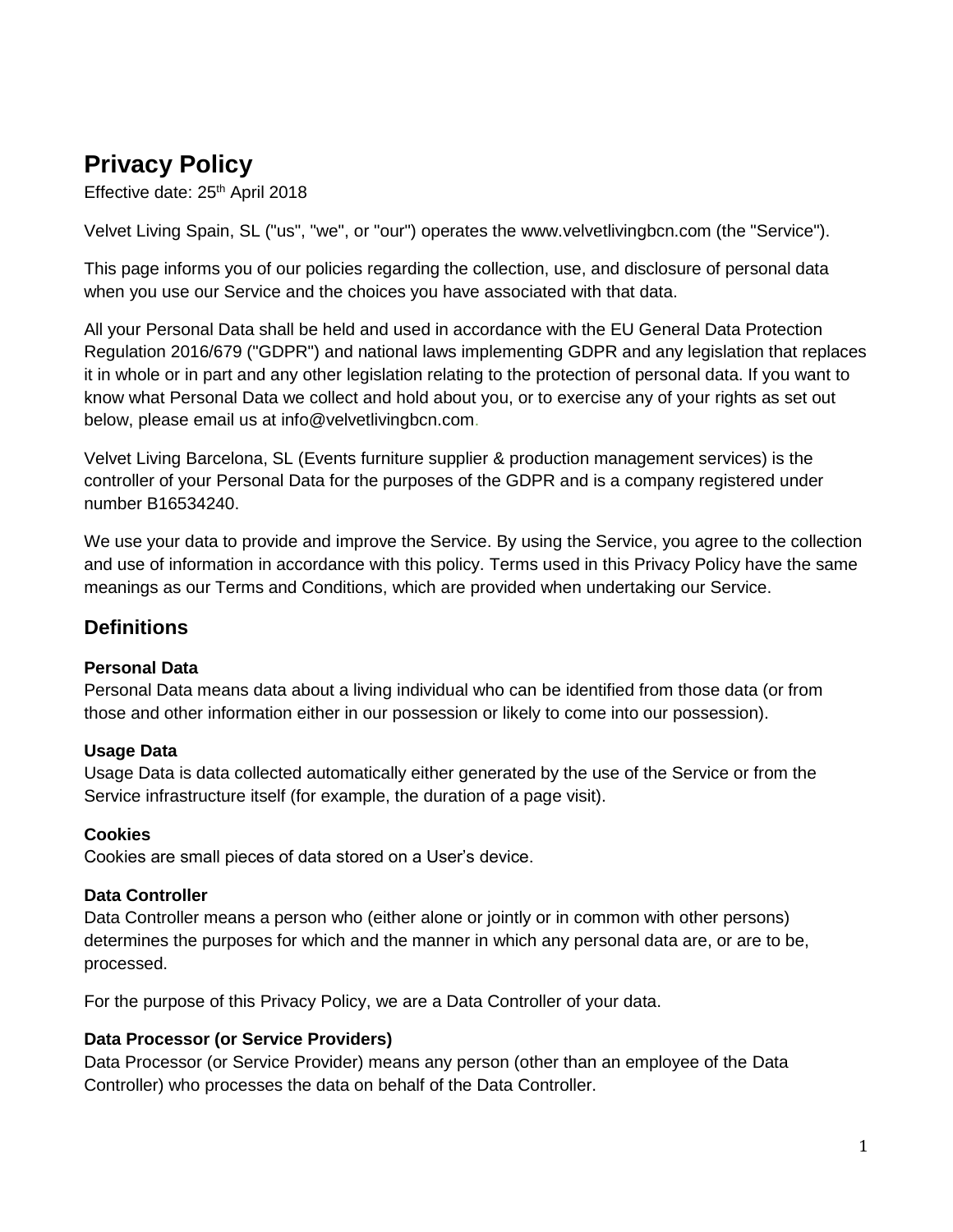We may use the services of various Service Providers in order to process your data more effectively.

# **Data Subject**

Data Subject is any living individual who is the subject of Personal Data.

### **User**

The User is the individual using our Service. The User corresponds to the Data Subject, who is the subject of Personal Data.

# **Information Collection and Use**

We collect several different types of information for various purposes to provide and improve our Service to you.

# **Types of Data Collected**

### *Personal Data*

While using our Service, we may ask you to provide us with certain personally identifiable information that can be used to contact or identify you ("Personal Data"). Personally identifiable information may include, but is not limited to:

- Email address
- First name and last name
- Phone number
- Address, city, county, postcode
- Cookies and Usage Data

You may provide us with information in a number of ways:

- By supplying us with the Information as listed above, on an individual basis by registering as to use our Service or subscribing to receive updates or offers from us.
- By corresponding with us by email, in which case we may retain the content of your email messages together with your email address and our responses
- Through any preferences and areas of interest as advised by you on subscribing to our online services;
- By Information provided when you use our mobile optimised website from your portable handheld device including details of your physical location, where you have agreed to it being used.

We may use your Personal Data to contact you with newsletters, marketing or promotional materials and other information that may be of interest to you. You may opt out of receiving any, or all, of these communications from us at any time, by following the unsubscribe link at the bottom of the emails or by contacting us directly.

# *Usage Data*

We may also collect information on how the Service is accessed and used ("Usage Data"). This Usage Data may include information such as your computer's Internet Protocol address (e.g. IP address), browser type, browser version, the pages of our Service that you visit, the time and date of your visit, the time spent on those pages, unique device identifiers and other diagnostic data.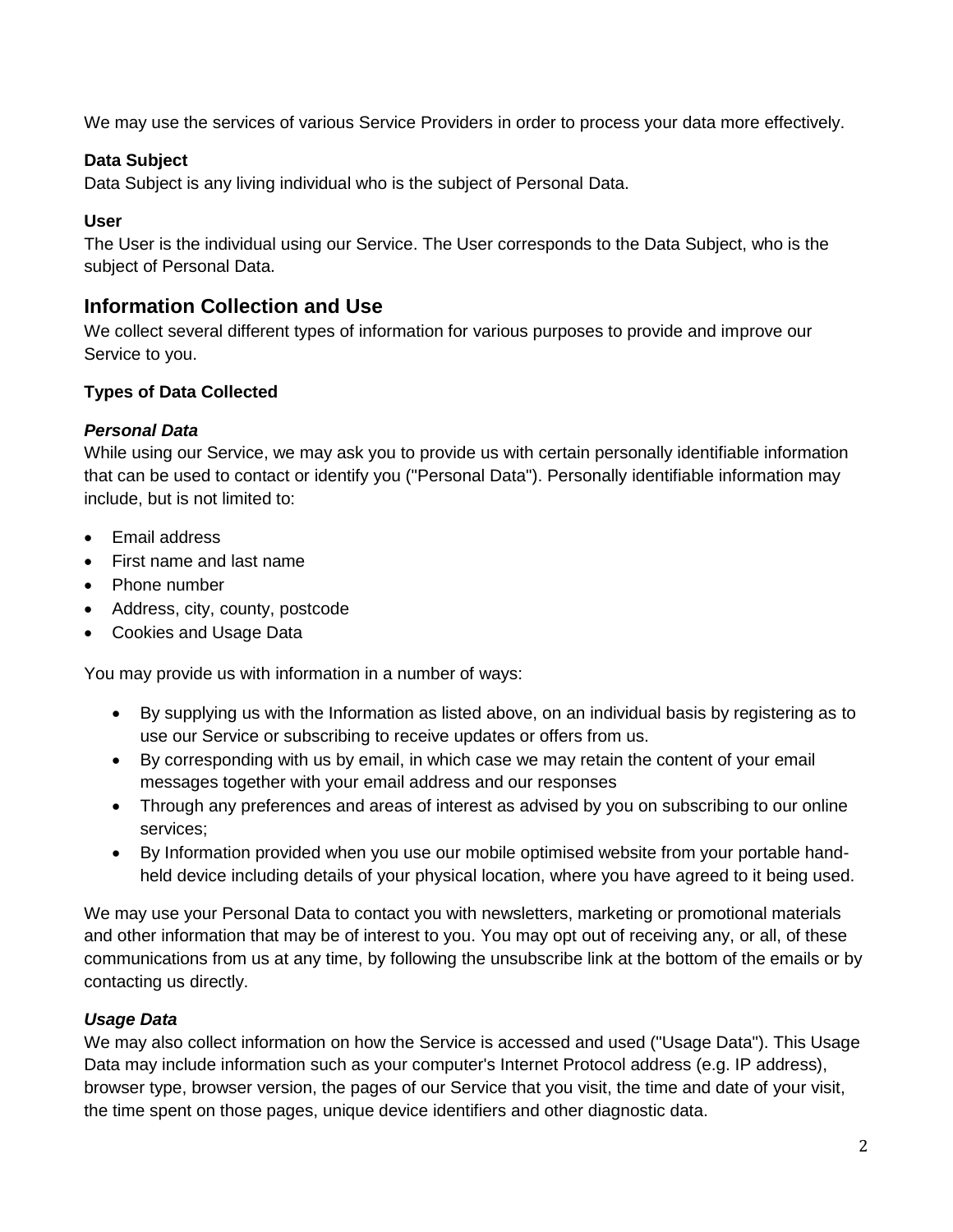#### *Tracking Cookies Data*

We use cookies and similar tracking technologies to track the activity on our Service and hold certain information.

Cookies are files with small amount of data which may include an anonymous unique identifier. Cookies are sent to your browser from a website and stored on your device. Tracking technologies also used are beacons, tags, and scripts to collect and track information and to improve and analyse our Service.

You can instruct your browser to refuse all cookies or to indicate when a cookie is being sent. However, if you do not accept cookies, you may not be able to use some portions of our Service.

Examples of Cookies we use:

- **Session Cookies.** We use Session Cookies to operate our Service.
- **Preference Cookies.** We use Preference Cookies to remember your preferences and various settings.
- **Security Cookies.** We use Security Cookies for security purposes.

# **Use of Data**

Velvet Living Barcelona, SL uses the collected data for various purposes:

- To provide and maintain our Service
- To notify you about changes to our Service
- To allow you to participate in interactive features of our Service when you choose to do so
- To provide customer support
- To gather analysis or valuable information so that we can improve our Service
- To monitor the usage of our Service
- To detect, prevent and address technical issues
- To provide you with news, special offers and general information about other goods, services and events which we offer that are similar to those that you have already purchased or enquired about unless you have opted not to receive such information

# **Retention of Data**

Velvet Living Barcelona, SL will retain your Personal Data only for as long as is necessary for the purposes set out in this Privacy Policy. We will retain and use your Personal Data to the extent necessary to comply with our legal obligations (for example, if we are required to retain your data to comply with applicable laws), resolve disputes, and enforce our legal agreements and policies.

Velvet Living Barcelona, SL will also retain Usage Data for internal analysis purposes. Usage Data is generally retained for a shorter period of time, except when this data is used to strengthen the security or to improve the functionality of our Service, or we are legally obligated to retain this data for longer time periods.

In certain circumstances, once we have deleted or anonymised your data, we may need to retain parts of it (for example, your email address), in order to comply with our obligations under GDPR or other legislation, or for fraud detection purposes.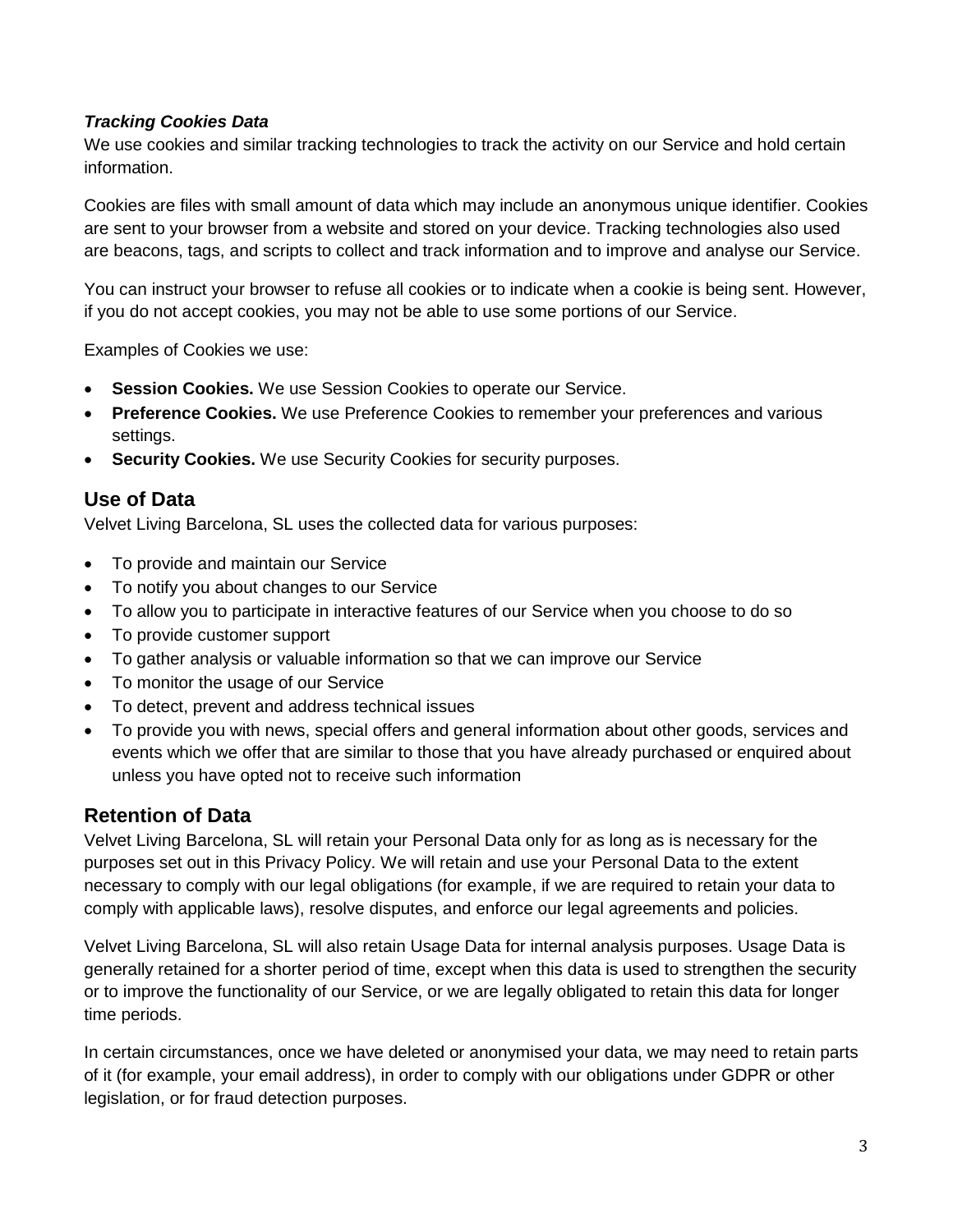# **Transfer of Data**

Your information, including Personal Data, may be transferred to — and maintained on — computers located outside of your country where the data protection laws may differ than those within your area.

If you are located outside the United Kingdom and choose to provide information to us, please note that we transfer the data, including Personal Data, to the United Kingdom and process it there.

Your consent to this Privacy Policy followed by your submission of such information represents your agreement to that transfer.

Velvet Living Barcelona, SL will take all steps reasonably necessary to ensure that your data is treated securely and in accordance with this Privacy Policy and no transfer of your Personal Data will take place to an organisation or a country unless there are adequate controls in place including the security of your data and other personal information.

# **Disclosure of Data**

#### **Disclosure for Law Enforcement**

Under certain circumstances, Velvet Living Barcelona, SL may be required to disclose your Personal Data if required to do so by law or in response to valid requests by public authorities (e.g. a court or a government agency).

#### **Legal Requirements**

Velvet Living Barcelona, SL may disclose your Personal Data in the good faith belief that such action is necessary to:

- To comply with a legal obligation
- To protect and defend the rights or property of Velvet Living Limited
- To prevent or investigate possible wrongdoing in connection with the Service
- To protect the personal safety of users of the Service or the public
- To protect against legal liability

# **The legal basis for processing your Information**

- Under GDPR, the main grounds that we rely upon in order to process your Personal Data are the following:
- Necessary for compliance with a legal obligation we are subject to certain legal requirements which may require us to process your Personal Data. We may also be obliged by law to disclose your Information to a regulatory body or law enforcement agency;
- Necessary for the purposes of legitimate interests either we, or a third party, will need to process your Personal Data for the purposes of our (or a third party's) legitimate interests, provided we have established that those interests are not overridden by your rights and freedoms, including your right to have your Information protected. Our legitimate interests include responding to requests and enquiries from you or a third party, notifying of changes to our Service, optimising our website and user experience, informing you about related and relevant properties and ensuring that our operations are conducted in an appropriate and efficient manner;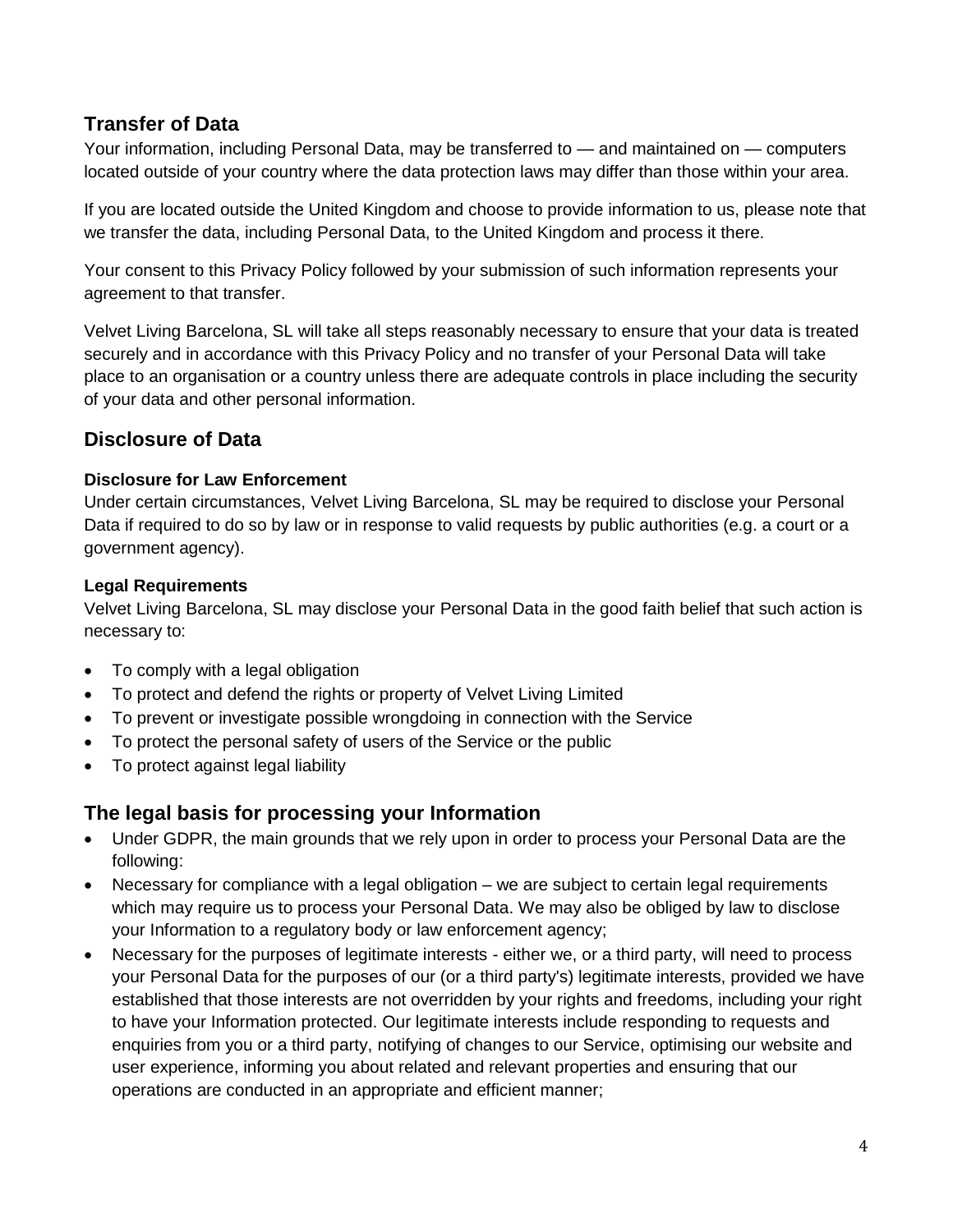• Consent – in some circumstances, we may ask for your consent to process your Personal Data in a particular way.

# **Security Of Data**

The security of your data is important to us,but remember that no method of transmission over the Internet, or method of electronic storage is 100% secure. While we strive to use commercially acceptable means to protect your Personal Data, we cannot guarantee its absolute security.

# **Your Rights**

Velvet Living Barcelona, SL aims to take reasonable steps to allow you to correct, amend, delete, or limit the use of your Personal Data.

Whenever made possible, you can update your Personal Data directly within your account settings section. If you are unable to change your Personal Data, please contact us to make the required changes.

If you wish to be informed what Personal Data we hold about you and if you want it to be removed from our systems, please contact us.

In certain circumstances, you have the right:

- To access and receive a copy of the Personal Data we hold about you
- To rectify any Personal Data held about you that is inaccurate
- To request the deletion of Personal Data held about you

You have the right to data portability for the information you provide to Velvet Living Barcelona, SL You can request to obtain a copy of your Personal Data in a commonly used electronic format so that you can manage and move it.

To the extent that we are processing your Personal Data based on your consent, you have the right to withdraw your consent at any time. You can do this by unsubscribing via the link provided in any direct marketing communication or contacting us at the email address set out above.

You can exercise any of the above rights by contacting us at the email address set out above. You can exercise your rights free of charge.

Most of the above rights are subject to limitations and exceptions. We will provide reasons if we are unable to comply with any request for the exercise of your rights.

Please note that we may ask you to verify your identity before responding to such requests.

# **Service Providers**

We may employ third party companies and individuals to facilitate our Service ("Service Providers" or "Data Processors"), to provide the Service on our behalf, to perform Service-related services or to assist us in analysing how our Service is used.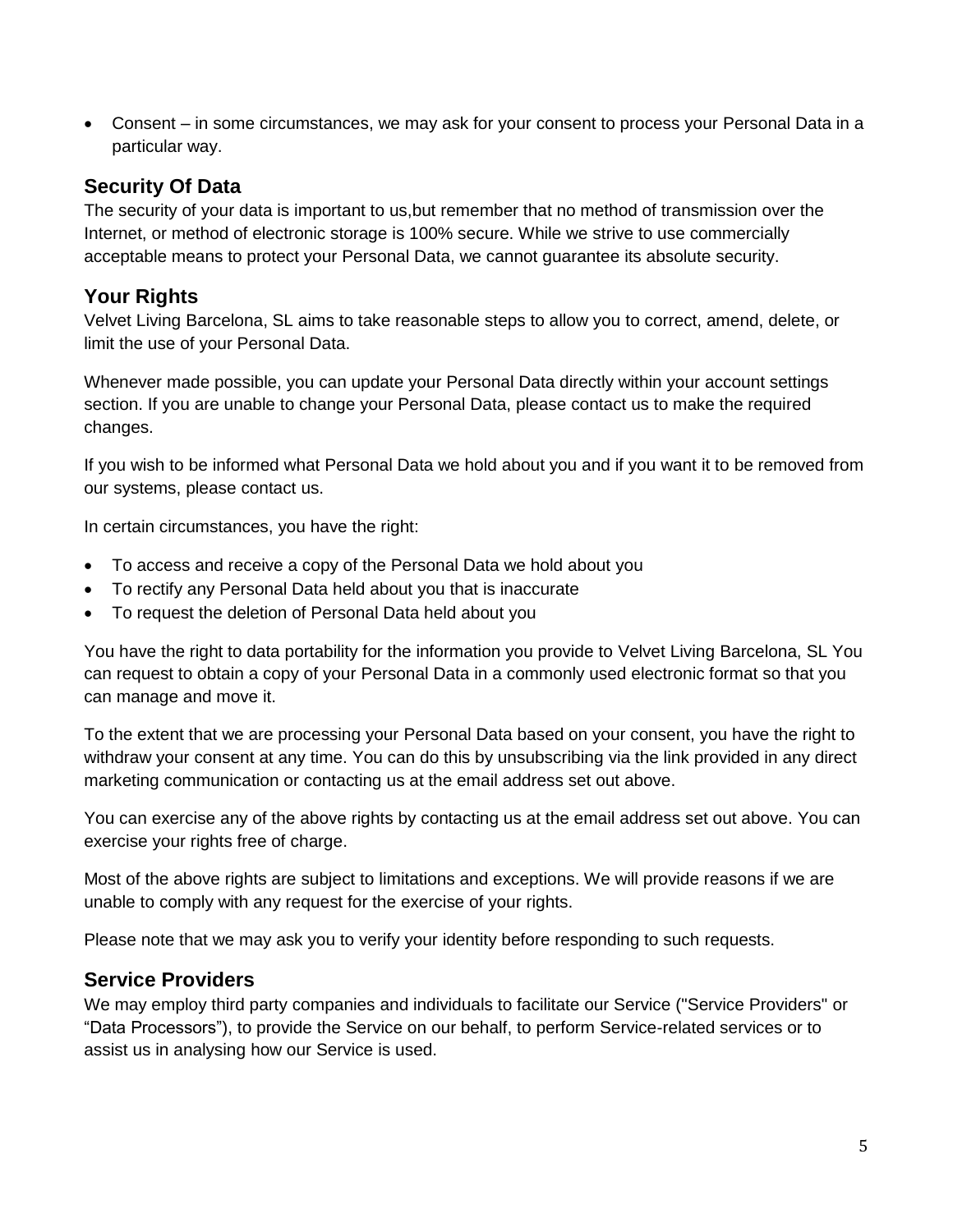These third parties have access to your Personal Data only to perform these tasks on our behalf and are obligated not to disclose or use it for any other purpose.

#### **Analytics**

We may use third-party Service Providers to monitor and analyse the use of our Service.

**Google Analytics** is a web analytics service offered by Google that tracks and reports website traffic. Google uses the data collected to track and monitor the use of our Service. This data is shared with other Google services. Google may use the collected data to contextualise and personalise the ads of its own advertising network.

You can opt-out of having made your activity on the Service available to Google Analytics by installing the Google Analytics opt-out browser add-on. The add-on prevents the Google Analytics JavaScript (ga.js, analytics.js, and dc.js) from sharing information with Google Analytics about visits activity.

For more information on the privacy practices of Google, please visit the Google Privacy Terms [web page.](http://www.google.com/intl/en/policies/privacy/)

### **Behavioral Remarketing**

Velvet Living Barcelona, SL uses remarketing services to advertise on third party websites to you after you visited our Service. We and our third-party vendors use cookies to inform, optimise and serve ads based on your past visits to our Service.

**Google AdWords** remarketing service is provided by Google Inc.

You can opt-out of Google Analytics for Display Advertising and customise the Google Display Network ads by visiting the [Google Ads Settings page.](http://www.google.com/settings/ads)

Google also recommends installing the [Google Analytics Opt-out Browser Add-on](https://tools.google.com/dlpage/gaoptout) for your web browser. Google Analytics Opt-out Browser Add-on provides visitors with the ability to prevent their data from being collected and used by Google Analytics.

For more information on the privacy practices of Google, please visit the [Google Privacy Terms](http://www.google.com/intl/en/policies/privacy/)  [web page.](http://www.google.com/intl/en/policies/privacy/)

**Facebook** remarketing service is provided by Facebook Inc.

You can learn more about interest-based advertising from Facebook by visiting [this page.](https://www.facebook.com/help/164968693837950) To opt-out from Facebook's interest-based ads follow [these instructions](https://www.facebook.com/help/568137493302217) from Facebook. Facebook adheres to the Self-Regulatory Principles for Online Behavioral Advertising established by the Digital Advertising Alliance. You can also opt-out from Facebook and other participating companies through the [Digital Advertising Alliance](http://www.aboutads.info/choices/) in the USA, the [Digital](http://youradchoices.ca/)  [Advertising Alliance of Canada](http://youradchoices.ca/) in Canada or the [European Interactive Digital Advertising](http://www.youronlinechoices.eu/)  [Alliance](http://www.youronlinechoices.eu/) in Europe, or opt-out using your mobile device settings.

For more information on the privacy practices of Facebook, please visit [Facebook's Data Policy.](https://www.facebook.com/privacy/explanation)

# **Trusted Third Parties**

In order to provide certain services, we will share your Personal Data with third party service providers such as IT infrastructure companies and email logistics / marketing automation providers. We will not share your Personal Data with any third party where it is not necessary to do so to provide a service to you.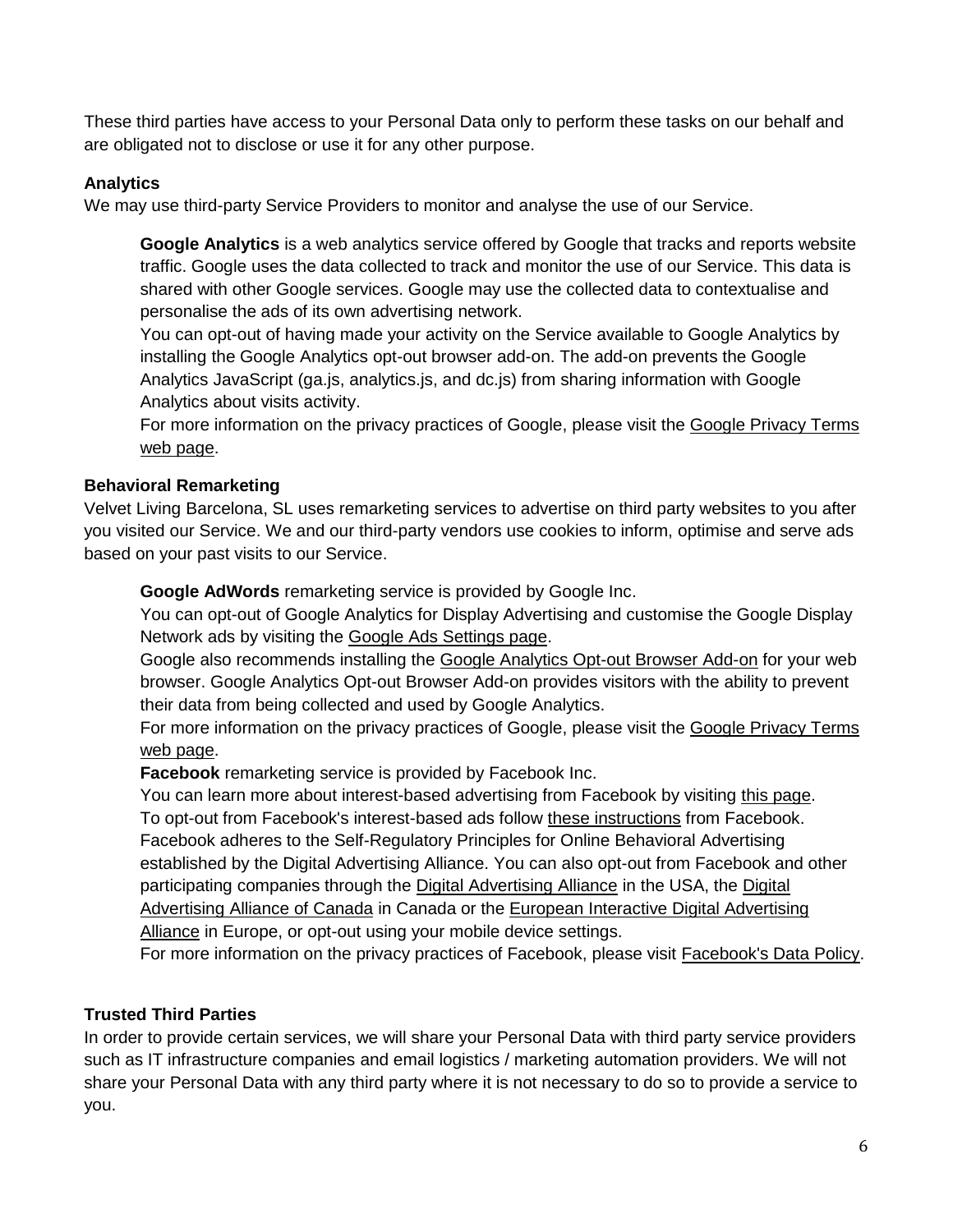- CRM systems and IT infrastructure companies include: Saracen & Hubspot
- Email logistics / automation provider: [MailChimp](https://mailchimp.com/)
- Marketing Agency: Velvet Living Barcelona, SL

#### **New Business Owners**

If we or our business merges with or is acquired by another business or company, we will share your Personal Data with the new owners of the business or company and their advisors. If this happens, you will be sent notice of such an event.

# **Links To Other Sites**

Our Service may contain links to other sites that are not operated by us. If you click on a third-party link, you will be directed to that third party's site. We strongly advise you to review the Privacy Policy of every site you visit.

We have no control over and assume no responsibility for the content, privacy policies or practices of any third party sites or services.

### **Children's Privacy**

Our Service does not address anyone under the age of 13 ("Children").

We do not knowingly collect personally identifiable information from anyone under the age of 13. If you are a parent or guardian and you are aware that your Children has provided us with Personal Data, please contact us. If we become aware that we have collected Personal Data from children without verification of parental consent, we take steps to remove that information from our servers.

# **Changes To This Privacy Policy**

We may update our Privacy Policy from time to time. We will notify you of any changes by posting the new Privacy Policy on this page.

We will let you know via email and/or a prominent notice on our Service, prior to the change becoming effective and update the "effective date" at the top of this Privacy Policy.

You are advised to review this Privacy Policy periodically for any changes. Changes to this Privacy Policy are effective when they are posted on this page.

# **Contact Us**

If you have any questions about this Privacy Policy, please contact us by visiting our [contact page](https://www.velvetlivingbcn.com/barcelona-hire-furniture-contact) on our website.

# **Making a Complaint**

If you are unhappy about our use of your Information, you can contact us at the link above. You are also entitled to lodge a complaint with the UK Information Commissioner's Office using any of the below contact methods:

**Telephone:** 0303 123 11113

**Website:** <https://ico.org.uk/concerns/>